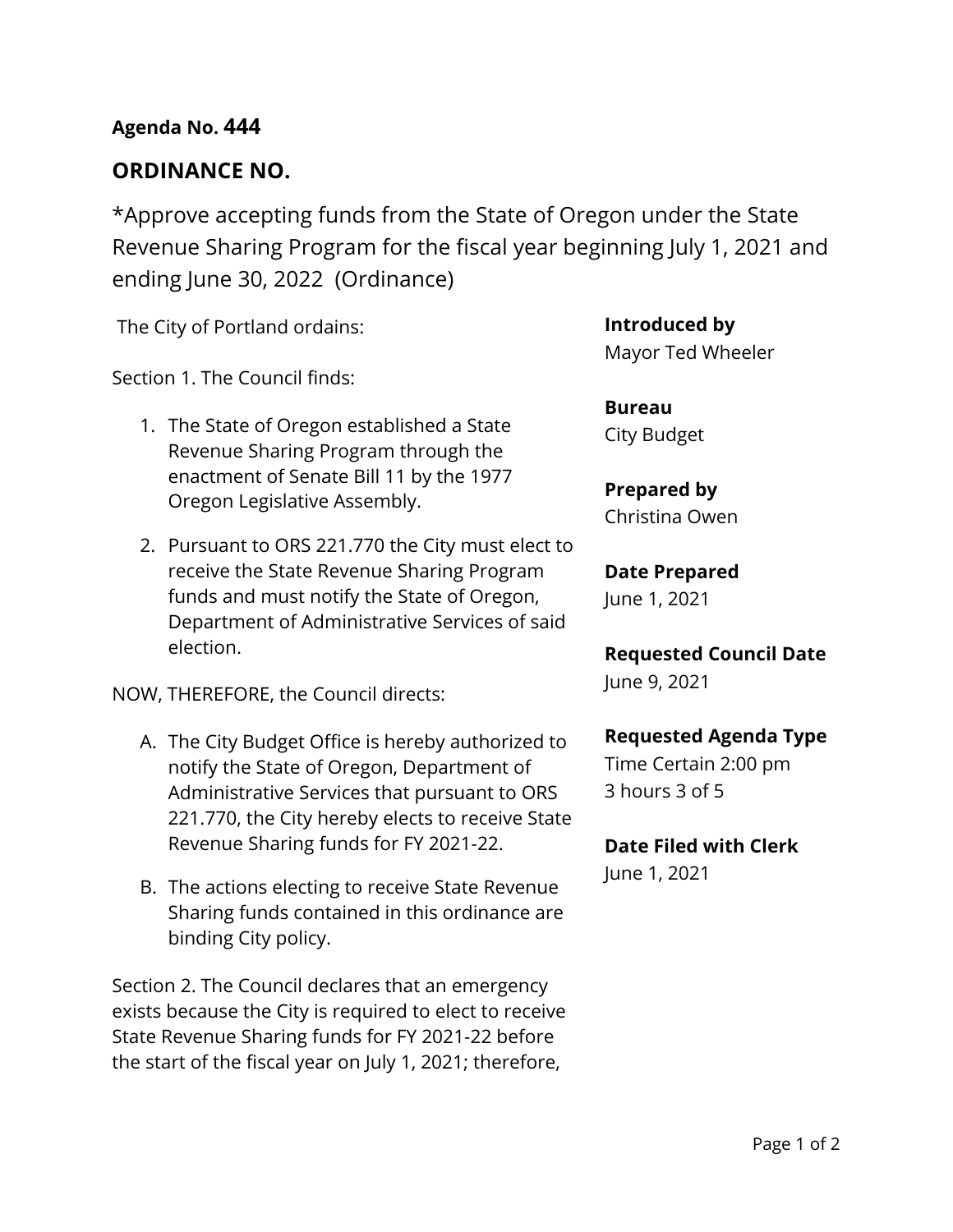this ordinance shall be in full force and effect from and after its passage by Council.

| Passed by Council: |  |
|--------------------|--|
|--------------------|--|

# **MARY HULL CABALLERO**

Auditor of the City of Portland

Action Taken:

By

Deputy

Commissioners voted as follows (Yea or Nay)

Rubio -

Ryan -

Hardesty -

Mapps -

Wheeler -